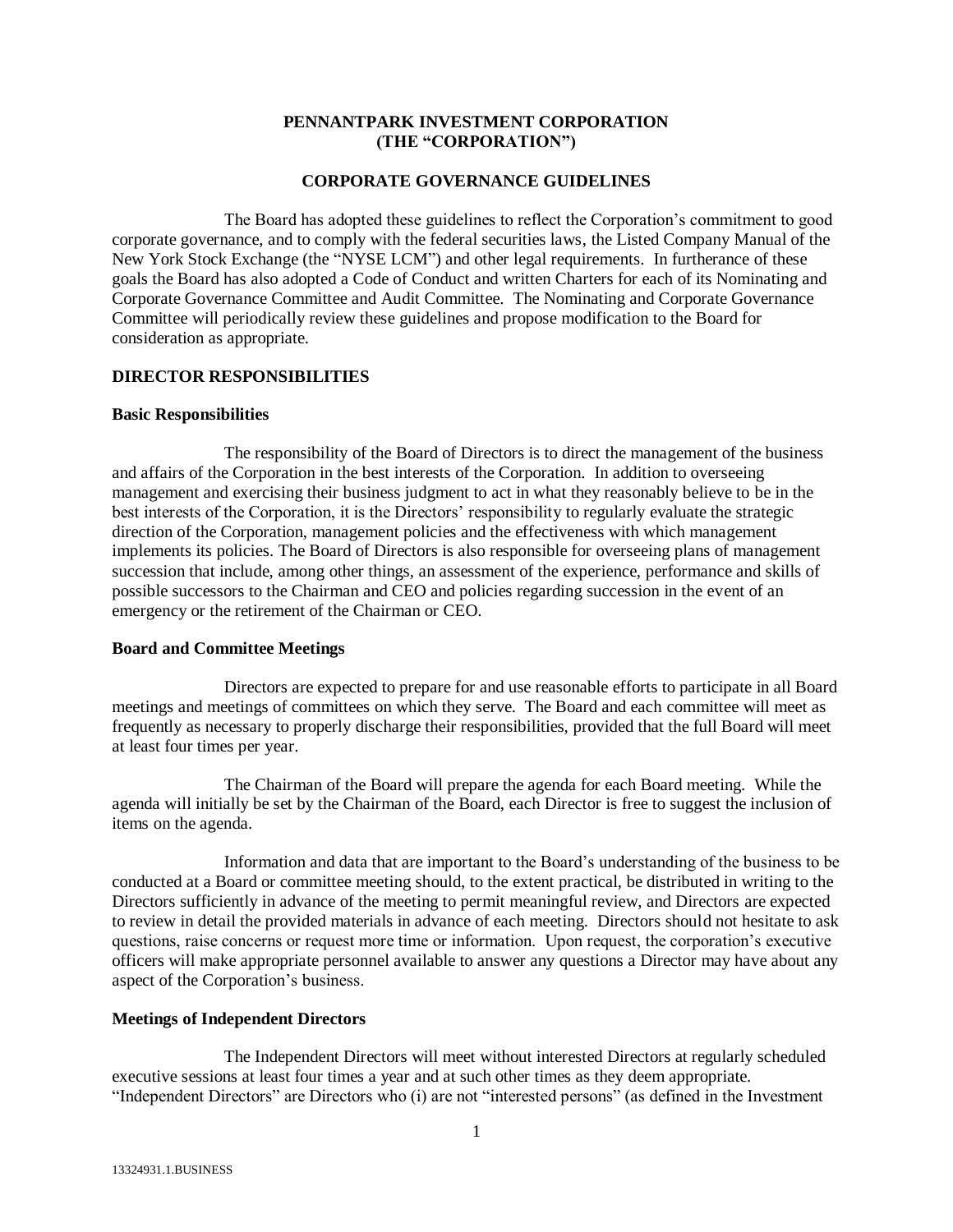Company Act of 1940, as amended (the "1940 Act")) of the Corporation; and (ii) are "independent directors" (as defined in Section 303A.02 of the NYSE LCM.

The Independent Directors will designate a Director from among their number to preside at all executive sessions of the Independent Directors.

### **Board Interaction with Institutional Investors, Research Analysts and Media**

As a general rule, management will speak on behalf of the Corporation. Comments and other statements from the entire Board, if appropriate, will generally be made by the Chairman of the Board and Chief Executive Officer. It is suggested that, in normal circumstances, each Director will refer all inquiries from third parties to management.

# **COMPOSITION AND SELECTION OF THE BOARD**

## **Size and Composition of the Board**

The current size of the Board is five, which the Board believes is appropriate. The Board will assess its size from time to time to determine whether its size continues to be appropriate.

## **Board Membership Criteria**

The Board will have a majority of Directors who are Independent Directors. The Board will monitor its compliance with the 1940 Act and the NYSE LCM requirements for Director independence on an ongoing basis. Each Independent Director is expected to notify the Chairman of the Board and the Chairman of the Nominating and Corporate Governance Committee, as soon as reasonably practicable, in the event that his or her personal circumstances change in a manner that may affect the Board's evaluation of such Director's independence.

The Nominating and Corporate Governance Committee is responsible for reviewing with the Board, on an annual basis, the composition of the Board as a whole, and whether the Corporation is being well served by the Directors taking into account the Director's independence, age, skills, experience and availability for service to the Corporation.

The Nominating and Corporate Governance Committee will recommend Director nominees to the Board in accordance with the policies and principles in its Charter.

### **Membership on Other Boards**

Directors must inform the Chairman of the Board and the Chairman of the Nominating and Corporate Governance Committee in advance of accepting an invitation to serve on another public Corporation board.

## **Term Limits and Mandatory Retirement**

The Board has not established any term limits to an individual's membership on the Board. As an alternative to term limits, the Nominating and Corporate Governance Committee will, as part of its annual assessment of the composition of the Board, review a Director's continuation on the Board.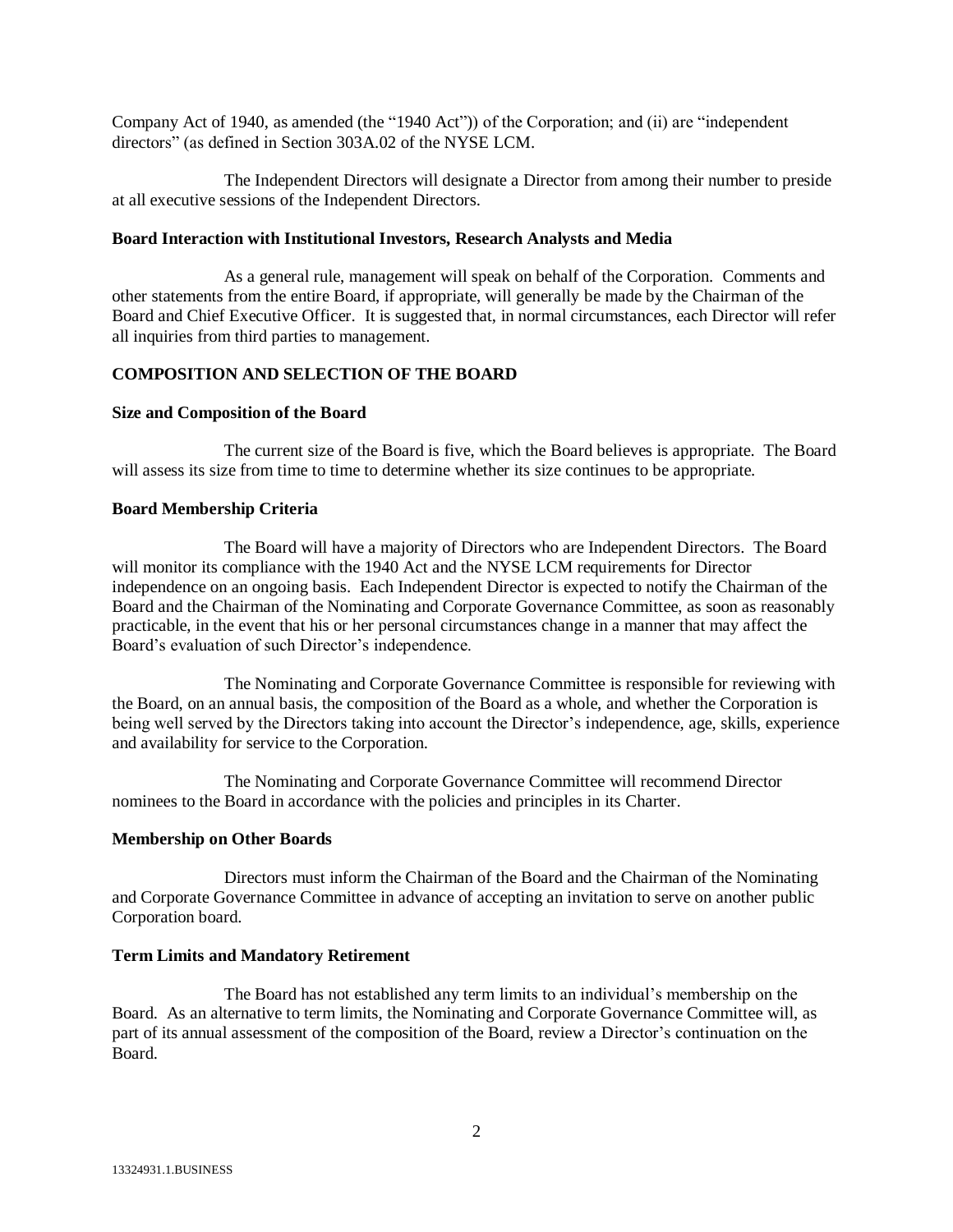## **BOARD COMMITTEES**

## **Composition and Responsibilities**

The Board will have at all times an Audit Committee, a Nominating and Corporate Governance Committee, and any other committees the Board deems appropriate. All of the members of the Audit Committee and the Nominating and Corporate Governance Committee will be Independent Directors.<sup>1</sup> The members of the Nominating and Corporate Governance Committee and the Audit Committee will be appointed by the Board upon recommendation of the Nominating and Corporate Governance Committee based on each committee's member qualification standards. Consideration should be given to the desires, skills and characteristics of individual Directors. The Chairman of each committee will be appointed by that committee.

#### **Charters**

The Board and each committee will adopt Charters setting forth the purposes, goals and responsibilities of such committee, as well as qualifications for committee membership and committee reporting to the Board.

## **DIRECTOR ACCESS TO OFFICERS, EMPLOYEES AND INDEPENDENT ADVISORS**

#### **Access to Management and Employees**

Directors have full and unrestricted access to officers and employees of the Corporation.

## **Access to Independent Advisors**

The Board and each committee have the power to hire independent legal, financial or other advisors as they may deem necessary, without consulting or obtaining the approval of any officer of the Corporation in advance. The Corporation will provide sufficient funding to the Board and to each committee, as determined by the Board and each of its committees, to exercise their functions and provide compensation for the services of their advisors and, in the case of the Audit Committee, independent accountants.

### **Internal Reporting**

The Audit Committee will encourage submission, and establish procedures for the confidential treatment by the appropriate officers, under the supervision of the Audit Committee, of complaints and concerns by officers and employees regarding accounting and auditing matters and of reports regarding alleged violations of the Code of Conduct or other Corporation policies or law.

The senior executives of the Corporation are encouraged to initiate direct contact with the Chairman of the Audit Committee if they believe that there is a matter that should be brought to the attention of the Board.

 $\mathbf{1}$ 

<sup>1</sup> Members of the Audit Committee must also satisfy the independence requirements of Section 10A(m)(3) of the Securities Exchange Act of 1934, as amended, or any successor provision.